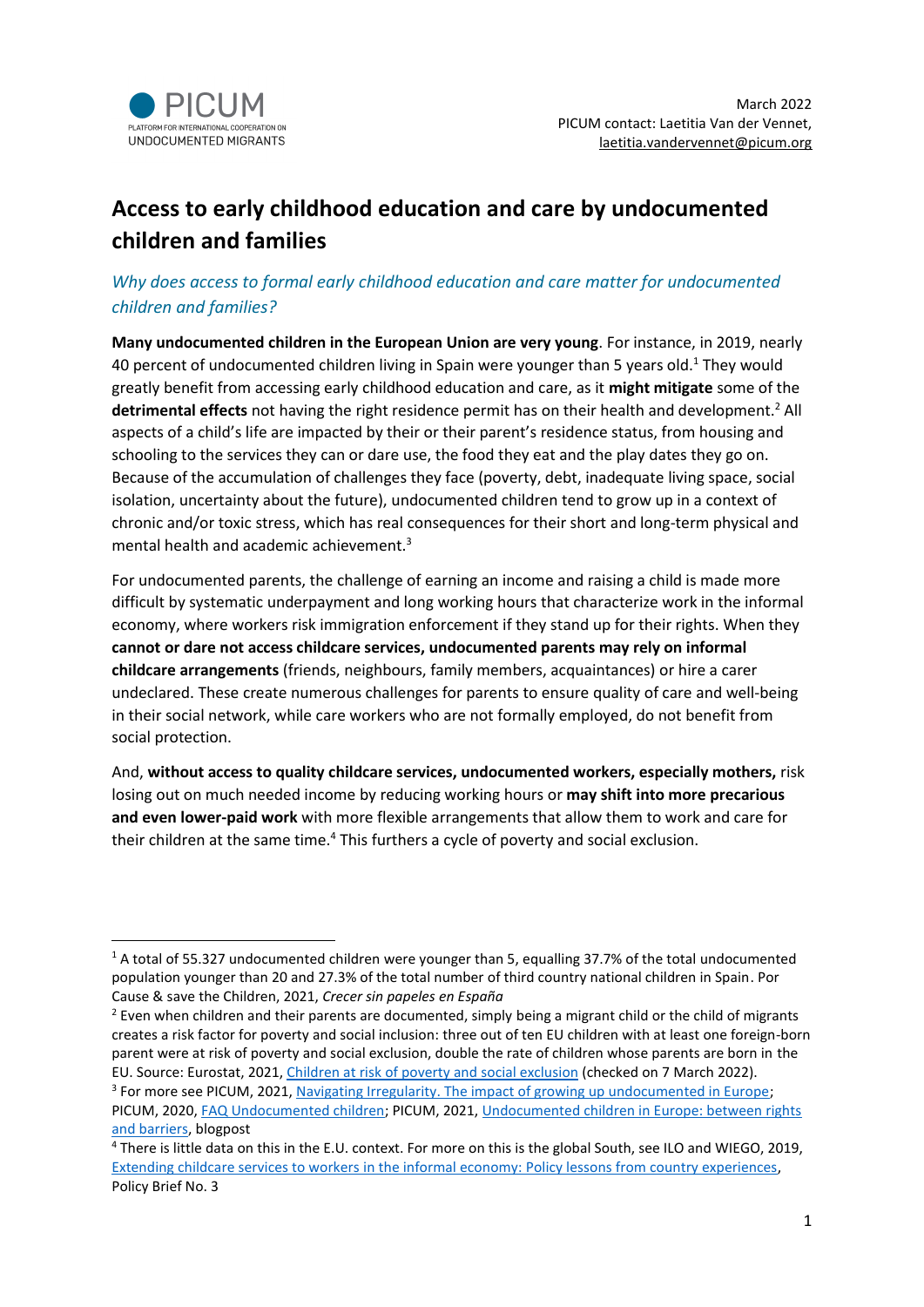**Single mothers who are undocumented** are extremely vulnerable to poverty, social exclusion, homelessness, exploitation, and violence. In France<sup>5</sup> and Belgium,<sup>6</sup> the number of homeless single mothers – many having an irregular or insecure residence status – is growing. Accessing childcare is crucial for them, as it may both help mitigate the detrimental impact of homelessness on the children themselves, and free up time for the mothers to regularize their stay.<sup>7</sup>

# *What difficulties do undocumented families and children experience accessing formal childcare?*

Undocumented parents may have a variety of reasons for not sending their children to formal childcare, including:

- Legal framework. Undocumented children may not have a legal entitlement to early childhood education and care, either because they are undocumented or because of their age. While it is compulsory for children to attend schooling for at least nine years across the EU, $^8$  compulsory education usually starts at 5 or 6 years old, thus excluding early childhood education and care. Where a legal entitlement does exist, it may only start from a certain age, creating a 'care gap' between the end of parental leave (which in itself is extremely difficult for undocumented parents to access) and the entitlement of childcare.<sup>9</sup>
- Too expensive. The cost of formal childcare services is the main barrier for any family in the EU, $^{10}$  especially for childcare before the age of three.<sup>11</sup> Since families with a migrant background and especially undocumented families, live at greater risk of poverty, we can expect affordability to be an even greater precondition for them to access it. Formal childcare may simply be too expensive, as undocumented parents must work in the informal economy and are regularly underpaid because of their irregular status, while they cannot usually benefit from the financial supports given to new parents either. With the unprecedented inflation of living costs, $12$  affordability becomes an even greater obstacle.

<sup>&</sup>lt;sup>5</sup> La Croix, 17 December 2019, Familles sans logement : « On retourne à la rue avec les enfants » (checked on 9 March 2022) ; Le Monde, 2 December 2019, [Les pouvoirs publics débordés par le nombre de jeunes mères](https://www.lemonde.fr/societe/article/2019/12/02/les-pouvoirs-publics-debordes-par-le-nombre-de-jeunes-meres-sans-abri_6021284_3224.html)  [sans abri](https://www.lemonde.fr/societe/article/2019/12/02/les-pouvoirs-publics-debordes-par-le-nombre-de-jeunes-meres-sans-abri_6021284_3224.html) (checked on 9 March)

<sup>6</sup> Between 2015 and 2017, one third of homeless people in emergency accommodation and shelters in Brussels were children and half of women were accompanied by at least one child, denoting the high proportion of single mothers. Quittelier B. and Horvat N., 2019[, Women and children first. Looking at a few statistics on](https://www.feantsa.org/public/user/Resources/magazine/2019/Autumn/7._Women_and_children_first_-_Looking_at_a_few_statistics_on_Homelessness_in_brussels._Benoit_Quittelier_et_Nicholas_Hovart.pdf)  [homelessness in Brussels,](https://www.feantsa.org/public/user/Resources/magazine/2019/Autumn/7._Women_and_children_first_-_Looking_at_a_few_statistics_on_Homelessness_in_brussels._Benoit_Quittelier_et_Nicholas_Hovart.pdf) Feantsa

<sup>&</sup>lt;sup>7</sup> Samusocial.brussels, 22 September 2017, <u>Bienvenue au centre d'hébergement pour les familles</u>! (checked on 9 march 2021) ; La Croix, 17 December 2019, [Familles sans logement : « On retourne à la rue avec les enfants »](https://www.la-croix.com/France/Exclusion/Familles-sans-logements-On-retourne-rue-enfants-2019-12-17-1201067072) (checked on 9 March 2022).

<sup>8</sup> European Commission, European Education and Culture Executive Agency, 2019, [Compulsory Education in](https://data.europa.eu/doi/10.2797/20126)  [Europe : 2018/19.](https://data.europa.eu/doi/10.2797/20126) 

<sup>9</sup> European Commission, 2018, [Report from the Commission to the European Parliament, the Council, the](https://eur-lex.europa.eu/legal-content/EN/TXT/?uri=CELEX%3A52018DC0273)  [European Economic and Social Committee and the Committee of the regions on the development of childcare](https://eur-lex.europa.eu/legal-content/EN/TXT/?uri=CELEX%3A52018DC0273)  [facilities for young children with a view to increase female labour participation, strike a work-life balance for](https://eur-lex.europa.eu/legal-content/EN/TXT/?uri=CELEX%3A52018DC0273)  [working parents and bring about sustainable and inclusive growth in Europe \(the "Barcelona objectives"\)](https://eur-lex.europa.eu/legal-content/EN/TXT/?uri=CELEX%3A52018DC0273)

<sup>&</sup>lt;sup>10</sup> On average 16% of families cited financial reasons as the main reason for not using childcare in 2016 and, on average, 27.8% of families had difficulties affording formal childcare services that same year. Source: footnote 9

<sup>&</sup>lt;sup>11</sup> European Commission, 2019[, Eurydice Report. Key Data on Early Childhood Education and Care in Europe](file:///C:/Users/lvande/Downloads/EC0319375ENN.en.pdf)

<sup>&</sup>lt;sup>12</sup> At the time of writing, annual inflation was up to 5.8% on average, with a 31% inflation of the energy prices. Eurostat flash estimate, February 2022, [Euro annual inflation un to 5.8%](https://ec.europa.eu/eurostat/documents/2995521/14358044/2-02032022-AP-EN.pdf/617fee08-c46f-453a-a308-4fa3d33f4aae#:~:text=Euro%20area%20annual%20inflation%20is,office%20of%20the%20European%20Union.) (checked on 9 March)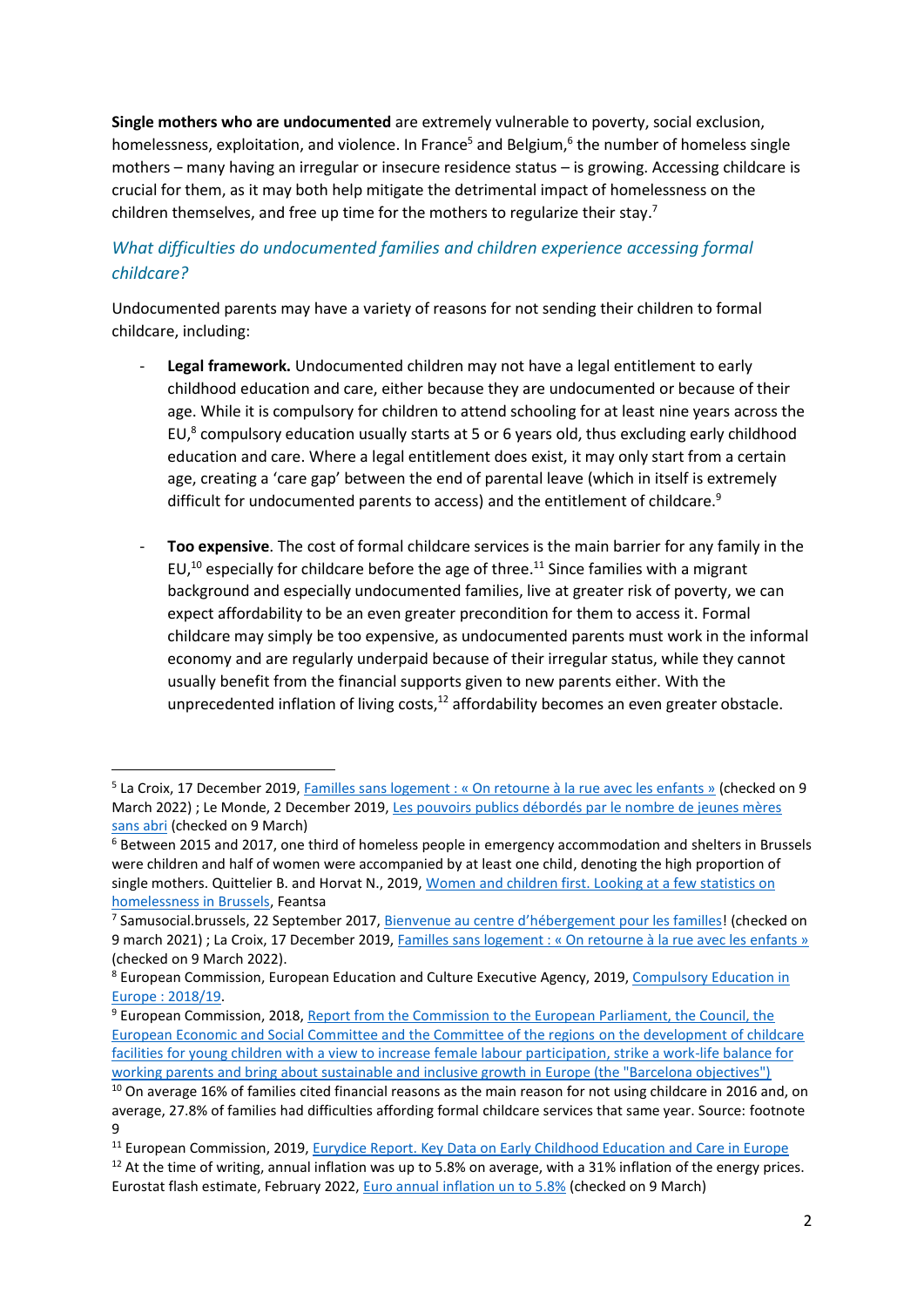- **Administrative and practical barriers.** Where undocumented children may have a legal entitlement to childcare, administrative and practical barriers may prevent they do so. These include registration procedures that require proof of residence, wholly digital registration or payment<sup>13</sup> procedures, or simply a discretionary, discriminatory application on local level.<sup>14</sup>
- **Fear of being reported to immigration services.** Undocumented parents may have a wellfounded or an unfounded fear that the childcare service provider will denounce their residence status to the police or immigration enforcement.
- **Other factors** can prevent migrant families from accessing early childhood education and care, including cultural values, being unaware of available childcare services or entitlements, language barriers, lack of culture-sensitive provisions, families moving around, lack of longterm funding and/or lack of coordination between stakeholders.<sup>15</sup>

# *What should the EU care strategy include to ensure undocumented children and families benefit?* 16

## **Overarching**:

- Third country nationals and stateless people living in the EU must be fully considered and included in every part of the EU care strategy.
- As do the Child Rights Strategy and the Child Guarantee, the care strategy must explicitly aim to ensure undocumented children effectively have access to free, high-quality formal early childhood education and care.
- The care strategy should ensure meaningful engagement with all relevant stakeholders, including migrant-led organisations and representatives of migrant carers, and set out a comprehensive, positive, ambitious, and life-cycle approach to care across the EU – from birth into old age.
- The best interests of the child should be the underlying principle of the care strategy and the two proposals for Council recommendations.

## **Access to childcare:**

Member States must ensure that all children and families have a legal entitlement to early childhood education and care, regardless of residence status, in national law.

 $13$  In general, all European banks require a form of ID and proof of address to open a basic bank account, meaning that many undocumented, asylum seeking or homeless people cannot open bank accounts and receive pay or make online payments themselves. Depending on the country and bank, other obstacles exist for undocumented people specifically. PICUM, 2020[, Cash only: Measures imposed to counter money](https://picum.org/cash-only-measures-imposed-to-counter-money-laundering-are-having-serious-implications-for-undocumented-people/)  [laundering are having serious implications for undocumented people,](https://picum.org/cash-only-measures-imposed-to-counter-money-laundering-are-having-serious-implications-for-undocumented-people/) blogpost

<sup>&</sup>lt;sup>14</sup> PICUM, 2018 [2015], [Protecting undocumented children-Promising policies and practices from governments](https://picum.org/wp-content/uploads/2019/10/Protecting-undocumented-children-Promising-policies-and-practices-from-governments_ReprintJan.2018.pdf) <sup>15</sup> See also Migration Policy Institute, 2018, Responding to the ECEC needs of children of refugees and asylum [seekers in Europe and North America.](https://www.migrationpolicy.org/sites/default/files/publications/ECECforRefugeeChildren_FINALWEB.pdf) European Commission, Directorate-General for Employment, Social Affairs and Inclusion, 2020, Bircan, T., Lancker, A., Nicaise, I., [Feasibility study for a child guarantee: target](https://data.europa.eu/doi/10.2767/163382)  [group discussion paper on children with a migrant background \(including refugee children\)](https://data.europa.eu/doi/10.2767/163382)

<sup>&</sup>lt;sup>16</sup> For more extensive recommendations for the EU Care Strategy, see the Joint recommendations for the EU [Care Strategy regarding migrant care providers and service users](https://picum.org/wp-content/uploads/2022/03/Joint-recommendations-EU-Care-Strategy-migrant-care-providers-and-service-users-17-March.pdf) by PICUM and others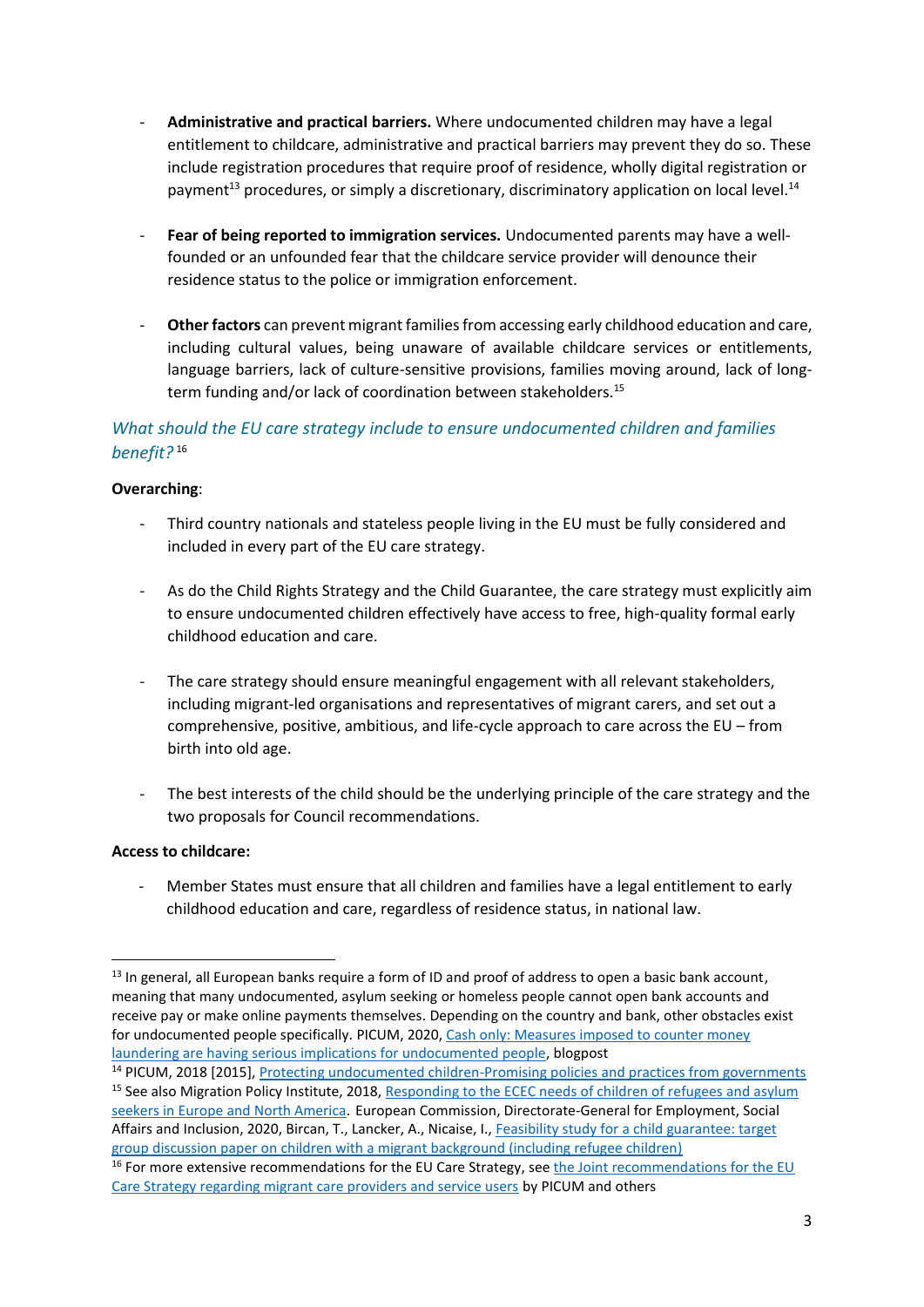- Member States must ensure effective access by taking away any non-financial barriers preventing undocumented children and families from accessing formal childcare, including by:
	- eliminating the care gap, by ensuring children can access childcare as soon as possible,
	- guaranteeing application and payment procedures are not only digital,
	- care providers are not required to share information, especially regarding residence status, with immigration services, 17
	- setting up information campaigns to inform families and service providers of undocumented children's entitlement to early childhood education and care,
	- bridging the digital divide by seeing to it that parent-care provider communication is not only digital.
- Member States must make full use of the Child Guarantee by including well-funded actions targeting undocumented children specifically and adjusting national action plans in time and as necessary, so undocumented children can benefit.

## **Affordability:**

- Member states must guarantee free access to high quality early childhood education and care for all children by addressing financial barriers as foreseen by the Child Guarantee. This includes tackling financial barriers by other means than tax breaks and subsidies for new parents alone.

## **Quality of care:**

The European Commission and Member States must develop quality assurance systems for monitoring care services and implement the European Quality Framework for early childhood education and care as developed by the European Council.<sup>18</sup>

#### **Workforce:**

Member States must ensure enforcement of labour standards to all workers in the sector. regardless of their migration or residence status, work arrangements,<sup>19</sup> or employment relationship (placement agencies, provider organisations, contract with the end-users or domestic workers operating as self-employed). This must include, in particular, providing information and effective complaints mechanisms that enable workers to know their rights, file a complaint and access remedies without any immigration enforcement consequences. European Commission is to ensure that EU legal standards and policy enable and promote such mechanisms.<sup>20</sup>

<sup>&</sup>lt;sup>17</sup> For instance, the education sector including childcare is exempt from the duty to report in Germany (§87 of the [Residence Act\)](https://dejure.org/gesetze/AufenthG/87.html). In general, all private persons and service providers should be exempt. For more on this, see [www.picum.org/firewall-3/](http://www.picum.org/firewall-3/)

<sup>&</sup>lt;sup>18</sup> Council Recommendation of 22 May 2019 on [High-Quality Early Childhood Education and Care Systems](https://eur-lex.europa.eu/legal-content/EN/TXT/PDF/?uri=CELEX:32019H0605(01)&rid=4) (2019/C 189/02). See also Annex 1, European Commission, 2021, Toolkit for inclusive early childhood [education and care](https://op.europa.eu/en/publication-detail/-/publication/4c526047-6f3c-11eb-aeb5-01aa75ed71a1/language-en/format-PDF/source-search)

<sup>&</sup>lt;sup>19</sup> Live-in, live-out, single or multiple employers.

<sup>&</sup>lt;sup>20</sup> Including through measures to improve implementation of, and potential revision of, existing EU standards (with reference in particular to the Single Permit Directive, the Employers' Sanctions Directive, the Anti-Trafficking framework, the Return Directive) as well as considering the development of new EU law on enforcement of employment standards, through monitoring and complaints mechanisms.